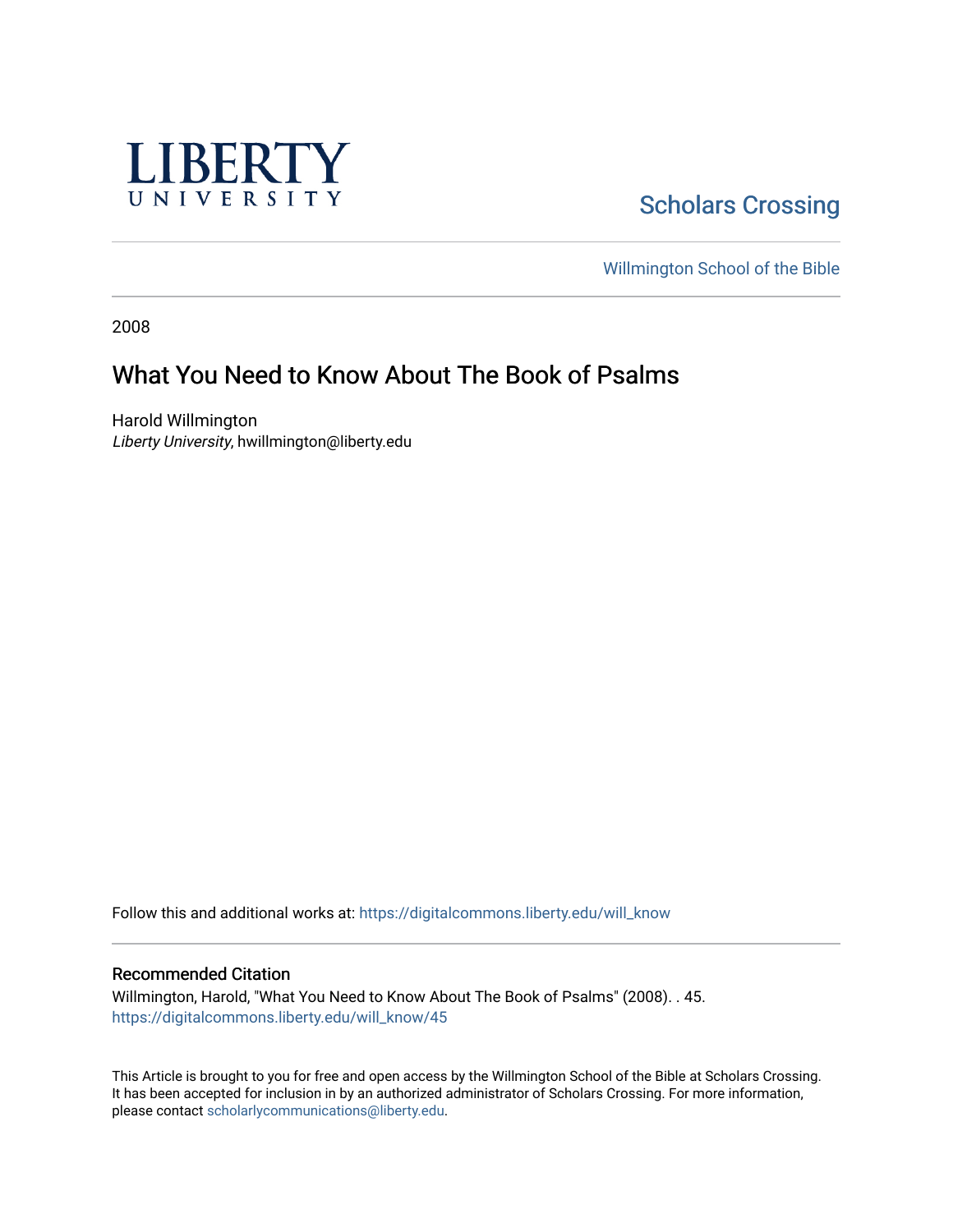# WHAT YOU NEED TO KNOW ABOUT THE BOOK OF PSALMS

Only eternity itself will reveal the untold number of grieving hearts that have been healed, fears that have been removed, feet that have been directed, and broken lives that have been mended simply through the reading of the Psalms. In fact, all these goals would have been obtained by reading the 23<sup>rd</sup> Psalm alone.

This book, the most lengthy one in Scripture, may be aptly summarized by five key words –

- (1) Praise: The Psalmist worships, extols, and with heart-filled gratitude, thanks the sovereign God of Israel for His Person, His Word, and His mighty works in regard to both creation and redemption.
- (2) Prophecy: The Psalmist often writes of the coming Messiah, foretelling His zeal, suffering, death, resurrection, ascension, high priestly work, and coming millennial reign.
- (3) Pain: The Psalmist describes in graphic fashion his personal doubts, fears, pain and problems.
- (4) Petition: The Psalmist offers up many requests, crying out for relief, forgiveness, reassurance, direction, protection and strength.
- (5) Poetry: The Psalmist pens his words in poetic fashion meant to be sung.

# BOTTOM LINE INTRODUCTION

THINK OF IT … THE GREATEST COLLECTION OF SONGS EVER COMPOSED AND PRAYERS PRAYED ALL INCLUDED IN A SINGLE BOOK.

In no other writings, whether sacred or secular, are the heart and soul of man more clearly revealed than in the Psalms. The sighs, sobs, and songs buried deeply within human spirits find their release and utter their message through these 150 Psalms. They review the past, view the present, and preview the future.

Nearly half of all the direct quotes taken from the Old Testament and quoted in the New Testament come from the Psalms. In fact, the book of Psalms is either quoted from or alluded to 103 times in the book of Revelation alone, and 149 times in the four Gospel accounts.

Our Lord began and concluded his earthly ministry by quoting from the Psalms. Compare Psa. 69 with Jn. 2:17; Psa. 31:5 with Lk. 23:46.

# FACTS REGARDING THE AUTHOR(s) OF THIS BOOK

#### First Author

- 1. Who? Moses. He was the younger brother of Aaron and Miriam (Exod. 6:20; Num. 26:59) who led his people Israel out of Egyptian bondage (Exod. 5-14) and gave them the Law at Mt. Sinai (Exod. 20).
- 2. What? Psalms 90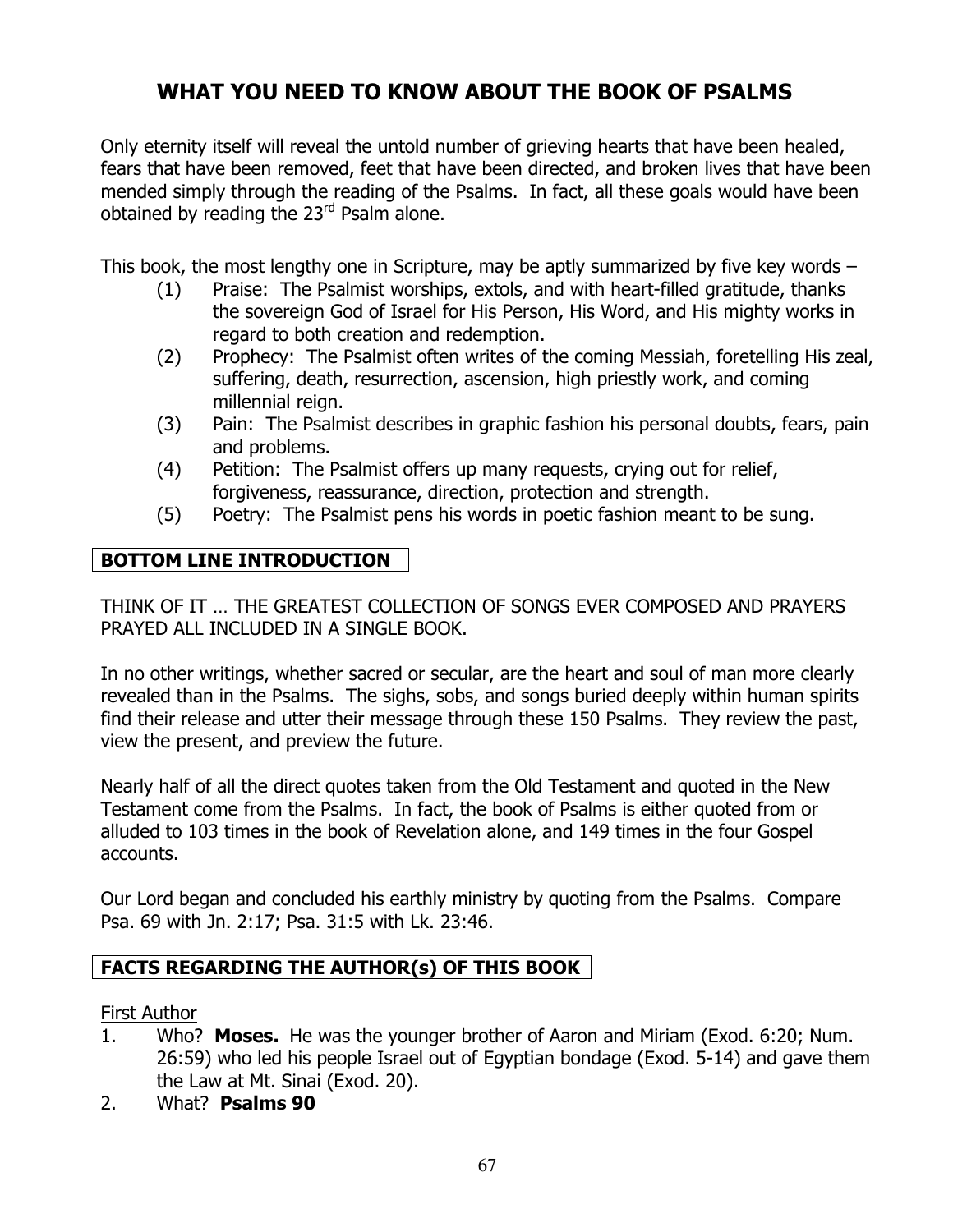- 3. When and where? 1405 B.C., from the eastern bank of the River Jordan in Moab
- 4. Why? To review Israel's sinfulness and God's faithfulness during the past 40 years
- 5. To whom? Israel in particular, all believers in general

### Second Author

- 1. Who? David. He was the great-grandson of Boaz and Ruth (Ruth 4:21, 22), the son of Jesse (1 Sam. 16:11-13), husband of Bathsheba (2 Sam. 11:26, 27), and father of Solomon (2 Sam. 12:24). This former shepherd (1 Sam. 16:11; 17:34, 35) and giant slayer (1 Sam. 17:49) would become Israel's greatest king (2 Sam. 5:1-5).
- 2. What? **Seventy-five Psalms:** 2-9, 11-32, 34-41, 51-65, 68-70, 86, 95, 101, 103, 108-110, 122, 124, 131, 133, and 138-145
- 3. When and where? Around 975 B.C., from Jerusalem
- 4. Why? Praising the person and power of God. Prophecies concerning the first and second coming of the Messiah.
- 5. To whom? All of Israel and all believers

### Third Author

- 1. Who? **Solomon.** He was the son of David and Bathsheba (2 Sam. 12:24), Israel's third king (1 Kings 1:39), and the world's wisest man (1 Kings 3:5-12).
- 2. What? Psalms 72, 127
- 3. When and where? 935 B.C., from Jerusalem
- 4. Why?
	- Psalm 72: to describe the ultimate glories of the Messiah's kingdom
	- Psalm 127: to stress the importance of proper foundations
- 5. To whom? Possibly his son Rehoboam (Prov. 1:8) and all of Israel

# Fourth Author

- 1. Who? **Asaph.** He was chief of the Levitical musicians appointed by David to oversee the song service in the tabernacle (1 Chr. 6:39; 16:4, 5; Neh. 12:46). (2 Kings 20:1-11).
- 2. What? Twelve Psalms: 50 and 73-83
- 3. When and where? Possibly around 740 B.C., from Jerusalem
- 4. Why? Trusting in God the righteous Judge, even in troublous times
- 5. To whom? Israel

# Fifth Author

- 1. Who? Hezekiah. He was Judah's thirteenth king who saw Jerusalem saved by the death angel (2 Kings 19:35), and who was later given an additional 15 years to live (2 Kings 20:1-11)
- 2. What? Ten Psalms: 120, 121, 123, 125, 126, 128, 129, 130, 132, 134
- 3. When and where? 700 B.C., from Jerusalem
- 4. Why? To praise God for protecting both His people and His city (Jerusalem)
- 5. To whom? Israel

#### Sixth Author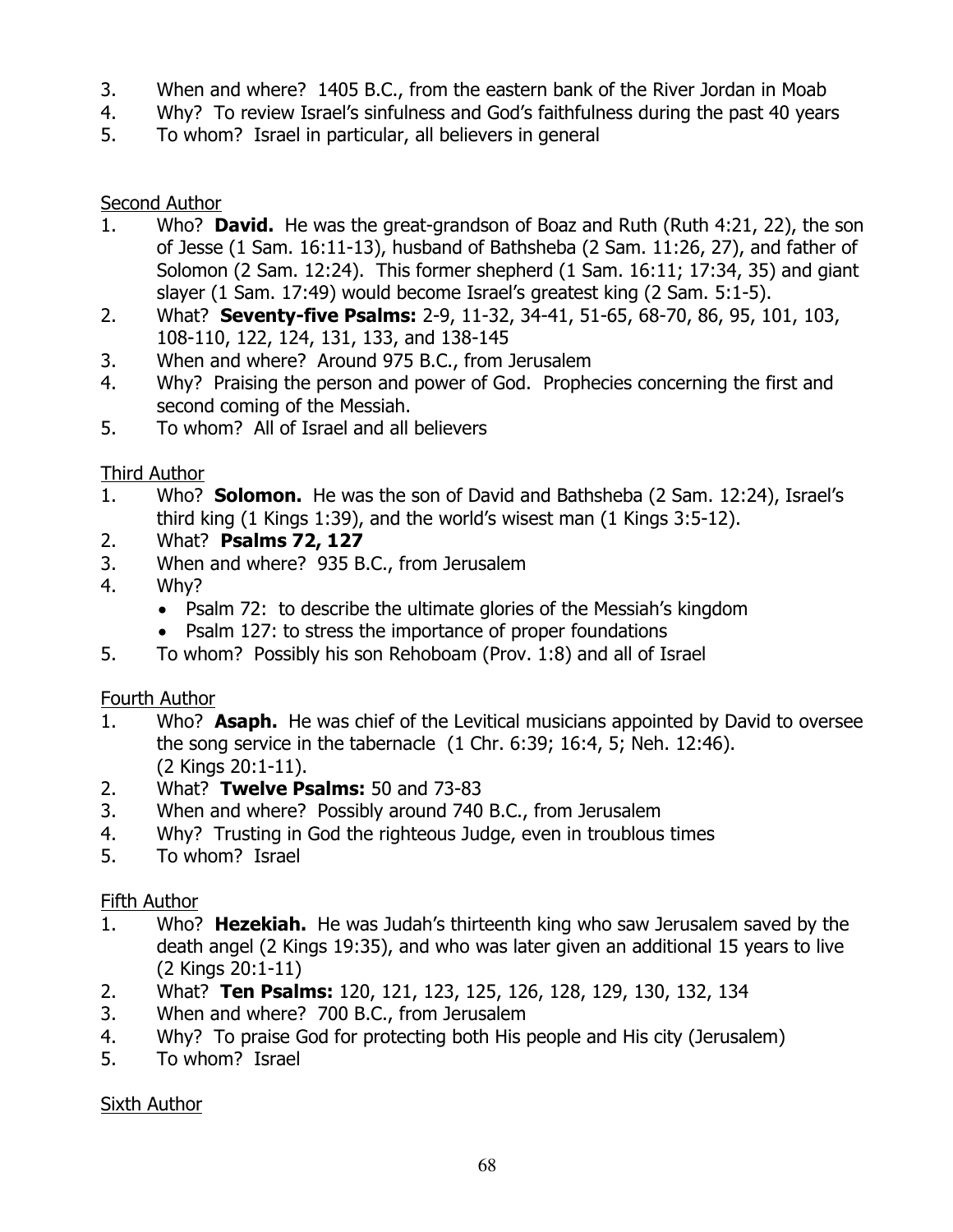- 1. Who? **Ethan.** He was a musician in the time of Solomon known for his wisdom (1 Kings 4:31; 1 Chr. 15:19)
- 2. What? Psalms 89
- 3. When and where? Possibly around 740 B.C., from Jerusalem
- 4. Why? To confirm and clarify the Davidic Covenant
- 5. To whom? The House of David concerning the coming Messiah

### Seventh Author

- 1. Who? **Heman.** He was Samuel's grandson and one of three key Levitical musicians in the time of David (1 Chron. 6:31, 33)
- 2. What? Psalms 88
- 3. When and where? Possibly around 740 B.C., from Jerusalem
- 4. Why? To record the despair at times felt even by believers
- 5. To whom? All discouraged believers

# Eighth Author(s)

- 1. Who? **Korah's sons.** They were the sons of Korah whose father was killed by God for his rebellion against Moses (Num. 16:1, 2, 31-33; 26:10, 11)
- 2. What? **10 Psalms:** 42, 44-49, 84, 85, and 87
- 3. When and where? Possibly around 740 B.C., from Jerusalem
- 4. Why? The glory of God, His temple, and His city
- 5. To whom? Israel

# KEY EVENTS

- 1. The fruitful tree and the worthless chaff
- 2. The Father's decree giving His son authority to rule over all
- 3. The glory of God and the dominion of man
- 4. Praising God for His works and words
- 5. Psalm of the Good Shepherd
- 6. Psalm of the Great Shepherd
- 7. Psalm of the Chief Shepherd
- 8. The wedding Psalm
- 9. David's confessional prayer
- 10. First of three Psalms overviewing Israel's history (105, 106)
- 11. Psalm of the Davidic Covenant
- 12. Psalm of Moses
- 13. Psalm of life
- 14. Greatest of the praise Psalms
- 15. Psalm of creation
- 16. Psalm of the Word of God
- 17. Psalm of the return from Babylon
- 18. Psalm of the Babylonian captivity
- 19. The attributes of God Psalm

# KEY INDIVIDUALS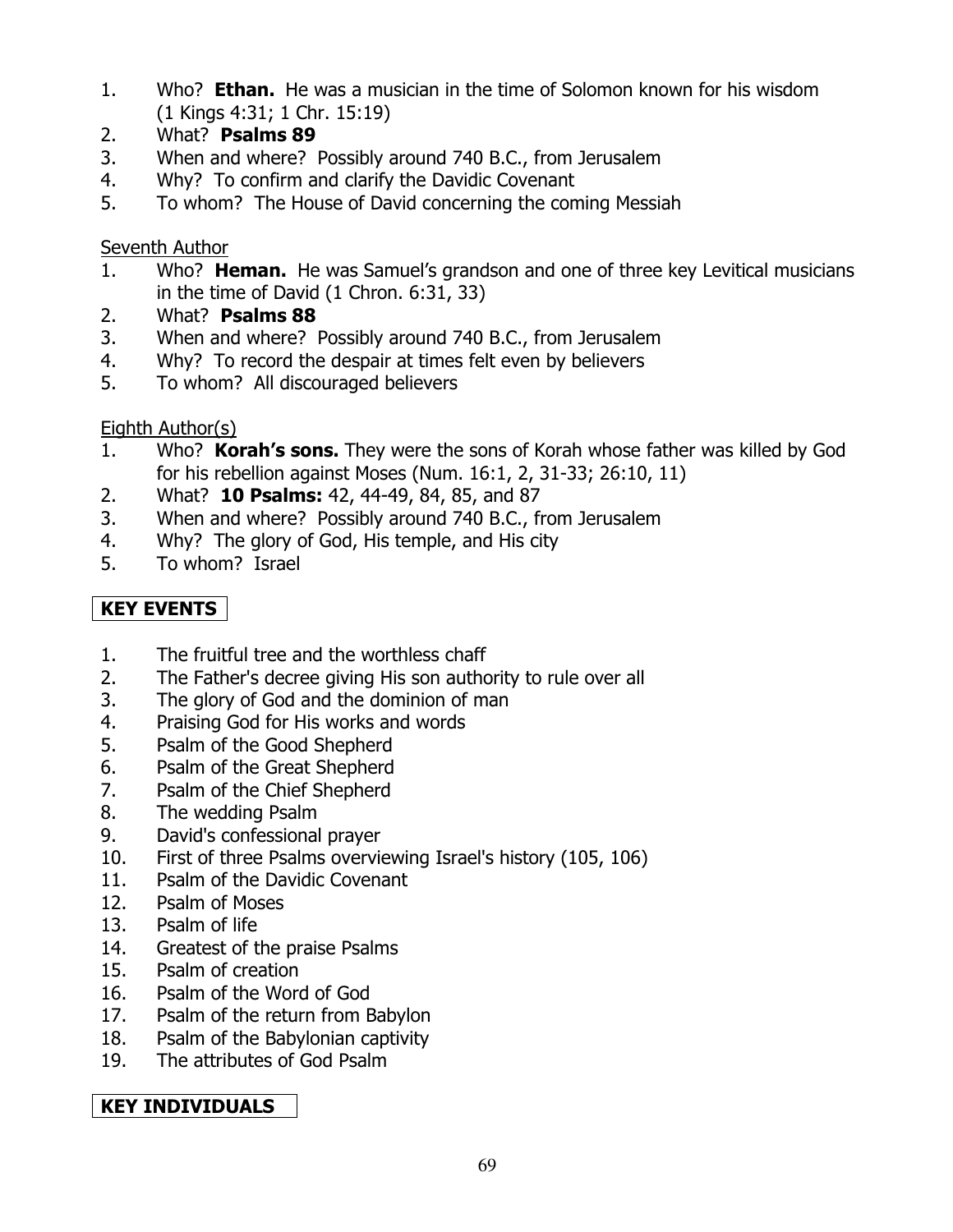- 1. **David:** Israel's greatest king, a man after God's own heart, the ultimate role model in the worship of God, who authored at least one half of the Psalms
- 2. **Moses:** Israel's great deliverer (from Egypt) and lawgiver (from God), who wrote Psalm 90
- 3. **Asaph:** appointed by both David and Solomon to oversee the song service in the temple, who wrote Psalms 50, 73-83
- 4. **Heman:** grandson of Samuel and a key musician during the reigns of David and Solomon, who wrote Psalm 88
- 5. **Ethan:** Levitical musician who led the worship service when David brought the Ark of the Covenant into Jerusalem, who would write Psalm 89
- 6. Solomon: David's son and successor, Israel's wisest king, who wrote Psalms 72, 127
- 7. Sons of Korah: descendants of the man who once led a rebellion against Moses (Num. 16), who wrote Psalms 42-49, 84-85, 87-88
- 8. **Hezekiah:** Judah's  $13<sup>th</sup>$  king who may have written Psalms 120-121, 123, 125-126, 128-130, 132, 134 (see Isa. 38:20)

# UNIQUE FEATURES

- 1. The 150 psalms naturally fall into five main divisions or sections, with each group ending with a doxology. These divisions are:
	- Psalms 1-41
	- Psalms 42-72
	- Psalms 73-89
	- Psalms 90-106
	- Psalms 107-150
- 2. Some believe these five divisions in a general way reflect the main message expressed in the Pentateuch (first five books in the Bible) and were grouped accordingly. Note some examples from each of these stages:
	- Psalms 1-41 (corresponds to Genesis). The key word is *man. "Blessed is the* man who walketh not in the counsel of the ungodly" (Psa. 1:1). "What is man, that thou art mindful of him?" (8:4). "The LORD looked down from heaven upon the children of men" (14:2). "Verily, every man at his best state is altogether vanity" (39:5).
	- Psalms 42-72 (corresponds to Exodus). The key word is *deliverance.* "Thou art my king, O God; command deliverances for Jacob" (44:4). "For he hath delivered me out of all trouble" (54:7). "For thou hast delivered my soul from death" (56:13). "Deliver me from mine enemies, O my God" (59:1). "For he shall deliver the needy when he crieth" (72:12).
	- Psalms 73-89 (corresponds to Leviticus). The key word is *sanctuary. "For I* was envious . . . when I saw the prosperity of the wicked … until I went into the sanctuary of God; then understood I their end" (73:3, 17). "Thy way, O God, is in the sanctuary" (77:13). "And he built his sanctuary … which he hath established forever" (78:69).
	- Psalms 90-106 (corresponds to Numbers). The key words are *unrest* and wandering. Especially to be noted under this section are two entire psalms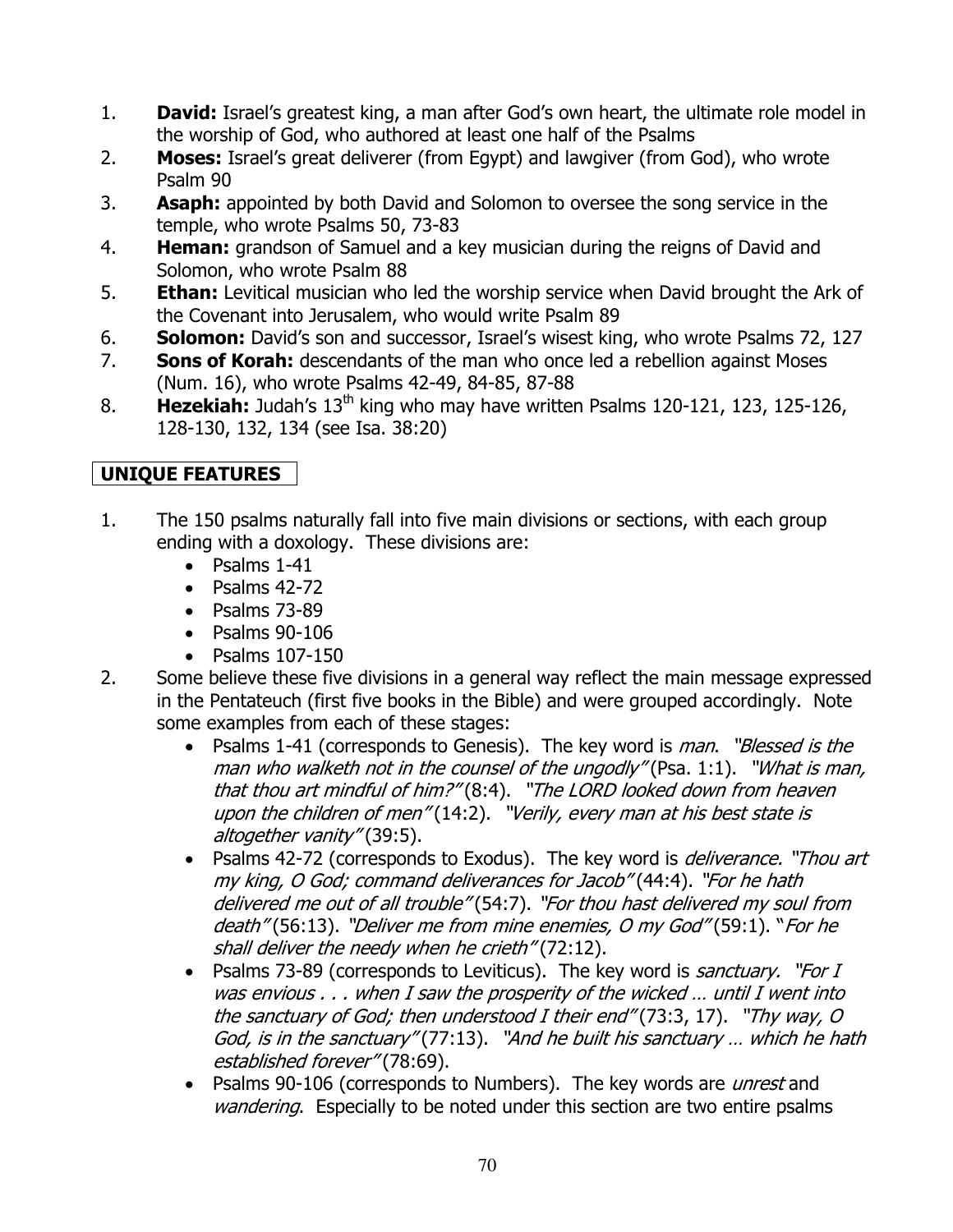which are given over to Israel's failures as recorded in the book of Numbers. These are Psalms 90 and 106.

• Psalms 107-150 (corresponds to Deuteronomy). The key word is the *Word of* God. "He sent his word and healed them" (107:20). "I waited for the LORD … and in his word do I hope"  $(130.5)$ . "Thou has magnified thy word"  $(138.2)$ . In addition to these verses this final section contains the  $119<sup>th</sup>$  Psalm, Scripture's longest chapter. It is totally given over to the Word of God. It is mentioned in 171 of the 176 verses in the chapter. The author gives the Bible nine titles in this psalm and ascribes some 12 ministries to it.

#### 3. Attributes of God Psalms:

The following are just a few of the Psalms' descriptions of God:

- Eternality  $(90; 102)$
- Glory (96; 113)
- Goodness (27; 107)
- Holiness (99)
- Justice (75; 82; 94)
- Majesty (18; 93; 97)
- Mercy (86; 136)
- Omnipotence (18; 33; 76; 146)
- Omnipresence (139)
- Omniscience (139, 147)
- Providential care (65; 104)
- Unfailing Love (36)
- Uniqueness  $(115, 135)$

# 4. Messianic Psalms:

 Passages from the Psalms reveal many things about the coming Messiah, including his:

- Creative power (102:25-27; Jn. 1:3, 10; Heb. 1:10-12)
- Obedience to the Father (40:6-8; Heb. 10:5-7)
- Zeal for the Father  $(69:9; \text{ Jn. } 2:17)$
- Faithfulness as a shepherd (23; Jn. 10)
- Rejection by Israel (118:22-23; Mt. 21:42)
- Praise by little children (8:2; Mt. 21:16)
- Betrayal by a friend:
	- a. the treachery of Judas (41:9; 55:12-14; Mt. 26:47-50; Jn. 13:18)
	- b. the tragedy of Judas (69:25; 109:6-8; Acts 1:18-20)
- Slander by false witnesses (27:12; 109:2-3; Mt. 26:59-61)
- Suffering and death:
	- a. forsaken by God (22:6-8; Mt. 27:39-43)
	- b. ridiculed (22:6-8; Mt. 27:39-43)
	- c. beaten (129:3; Jn. 19:1)
	- d. prayed for his enemies (109:4; Lk. 23:34)
	- e. hands and feet pierced (22:16; Lk. 24:39-40)
	- f. given sour wine to drink (69:21; Mt. 27:34, 48)
	- g. garments gambled for (22:18; Mt. 27:35)
	- h. none of his bones broken (34:20; Jn. 19:36)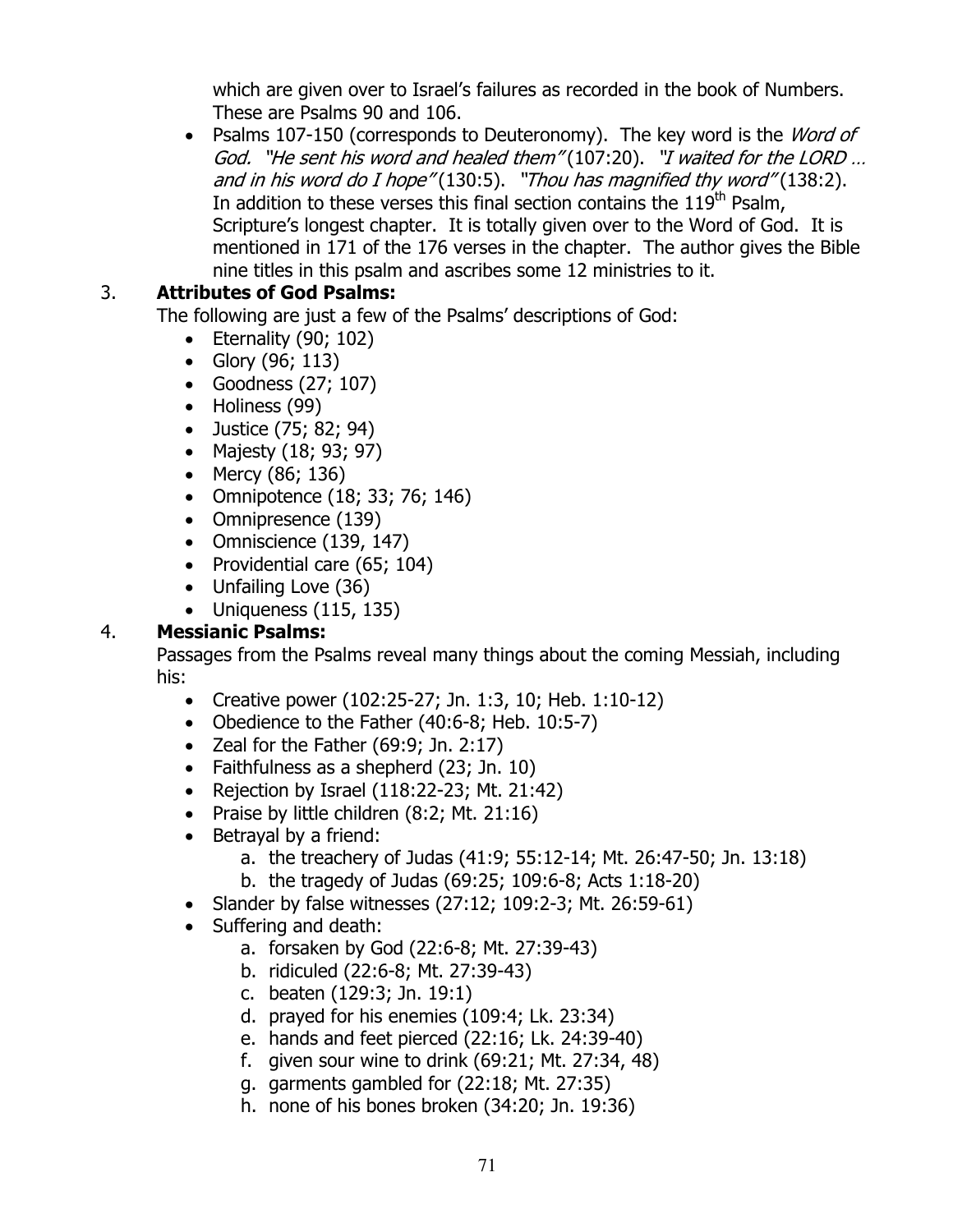- Resurrection (16:8-11; Mt. 28:1-6; Acts 2:25-32; 13:35)
- Ascension (68:18; Lk. 24:50-51; Eph. 4:8)
- Victorious entrance into heaven (24:7-10; Rev. 7:9-12)
- High Priestly work (110:1, 4; Mt. 22:44; Heb. 5:6; 7:17)
- Marriage to the church:
	- a. description of the bridegroom (45:2, 6-8; Lk. 4:22; Heb. 1:8-9)
		- b. description of the bride (45:9, 13-15; Rev. 19:7-9)
- Destruction of the heathen  $(2:1-9;$  Acts  $4:25-26;$  Rev.  $6:12-17)$
- Millennial reign (45:6; 72:17; 98:4-9; Heb. 1:8; Rev. 11:15

#### 5. Shepherd and His flock Psalms:

- The Good Shepherd (22) describes the sacrifice of Christ—his past work (Jn. 10:11)
- The Great Shepherd (23) describes the sufficiency of Christ—his present work (Heb. 13:20-21)
- The Chief Shepherd (24) describes the sovereignty of Christ—his future work (1 Pet. 5:4)

### 6. Divine conversational Psalms:

Five conversations between God the Father and God the Son are recorded in these five psalms relating to:

- His role at Creation (102:25-27; Heb. 1:10-12)—words of the Father to the Son
- His earthly obedience (40:6-8; Heb. 10:5-9)—words of the Son to the Father
- His anointing (45:6-7; Heb. 1:8-9)—words of the Father to the Son
- His eternal priesthood (110:1, 4; Heb. 7:17, 21)—words of the Father to the Son
- His victory at Armageddon (2:6-9; Rev. 2:27)—words of the Father and Son to each other

# 7. Events in Israel's history Psalms:

- Departure from Egypt and arrival in Canaan (114; Exod. 12-14; Josh. 1-3)
- Sin at Kadesh-barnea (90; Num. 13-14)
- Marriage of King Solomon (45; 1 Kings 3:1)
- Death angel deliverance of Jerusalem (48, 67, 121; 2 Kings 19; Isa. 37)
- Destruction of Jerusalem by Nebuchadnezzar (74, 79, 80; 2 Kings 25; 2 Chron. 36)
- Babylonian captivity (137; 2 Kings 25; 2 Chron. 36)
- Return from Babylonian captivity:
	- a. Praise by the returning remnant (126; Ezra 1-2)
	- b. Prayer by the returning remnant (85; Ezra 3-5)
- Dedication of the second Temple (92; Ezra 6)

# 8. Events in the life of David Psalms:

 Living in Saul's court (11; 1 Sam. 18) Saved from Saul by Michal (59; 1 Sam. 19:11-18) Fleeing from Saul (63, 143; 1 Sam. 19-31) Escape from Achish (34, 56; 1 Sam. 21) Slaughter of priests at Nob (52; 1 Sam. 22:17-23) Living in cave of Adullam (57, 142; 1 Sam. 22) Betrayal by Ziphites (54; 1 Sam 23)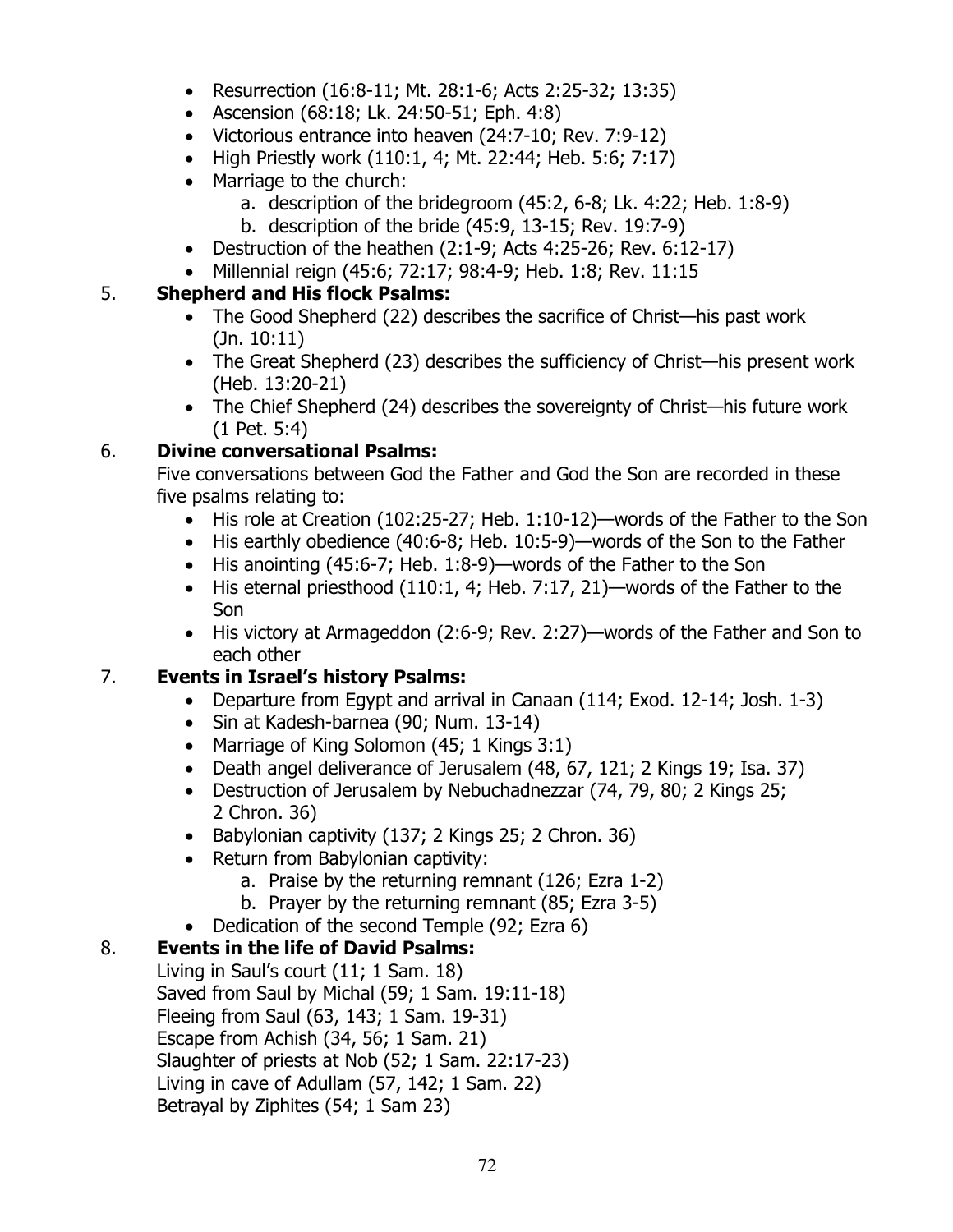End of Saul's efforts to kill him (18; 1 Sam. 26-31; see 2 Sam. 22) Return of Ark to Jerusalem (15, 24, 68, 132; 2 Sam. 6) Joab's victory over Edomites (60; 2 Sam. 8) Establishment of David's kingdom (21; 2 Sam. 8) Sin with Bathsheba (32, 51; 2 Sam. 11-12) Flight from Absalom (3, 4, 35, 41; 2 Sam. 15-18) Cursed by Shimei ("Cush") (7; 2 Sam. 16:5-14) Dedication of building materials for Temple (30; 1 Chron. 29) Coronation of Solomon (72; 1 Chron. 29:21-25)

#### 9. Imprecatory Psalms:

Many psalms, such as 7, 35, 55, and 109, are "imprecatory," calling on God to punish the wicked. While the violent language of these psalms may sometimes seem out of keeping with a God of grace and love, the following should be kept in mind:

- The hated expressed reflected concern over violation of God's laws, not personal grievances
- The psalmists were right in expressing these things to God in prayer rather than seeking their own vengeance (see Deut. 32:35; Rom. 12:19)
- The psalmists were motivated as much by concern for the victims of sin as by hatred for the sinners themselves (see 10:8-10)
- Though the psalmists prayed against their enemies, they prayed for them as well (see 9:20; 35:11-14)
- Even New Testament writers, with their more complete knowledge of grace, pronounced curses on people under certain circumstances (see Gal. 1:8-9; 2 Pet. 2:12)

# 10. Future events Psalms:

- Tribulation (46; Mt. 24; Rev. 6-19)
- Millennium (47, 98; Rev. 20)

#### 11. Most well-known Psalms:

- The most beloved Old Testament chapter, 23
- The two greatest praise chapters, 103-104
- The greatest chapter on God's omnipresence, omnipotence, and omniscience, 139
- The three most extended summaries of Israel's history, 78, 105, 106
- The longest biblical chapter, 119
- The shortest biblical chapter, 117
- The most personal prayer of confession in the Bible, 51

#### COMPARISON WITH OTHER BIBLE BOOKS

#### First & Second Samuel:

• Both recount key events in the life of David

#### Isaiah:

• Both speak of Christ's suffering on the cross  $(22:6-18; 69:20-21;$  Isa.  $52:13-53:12)$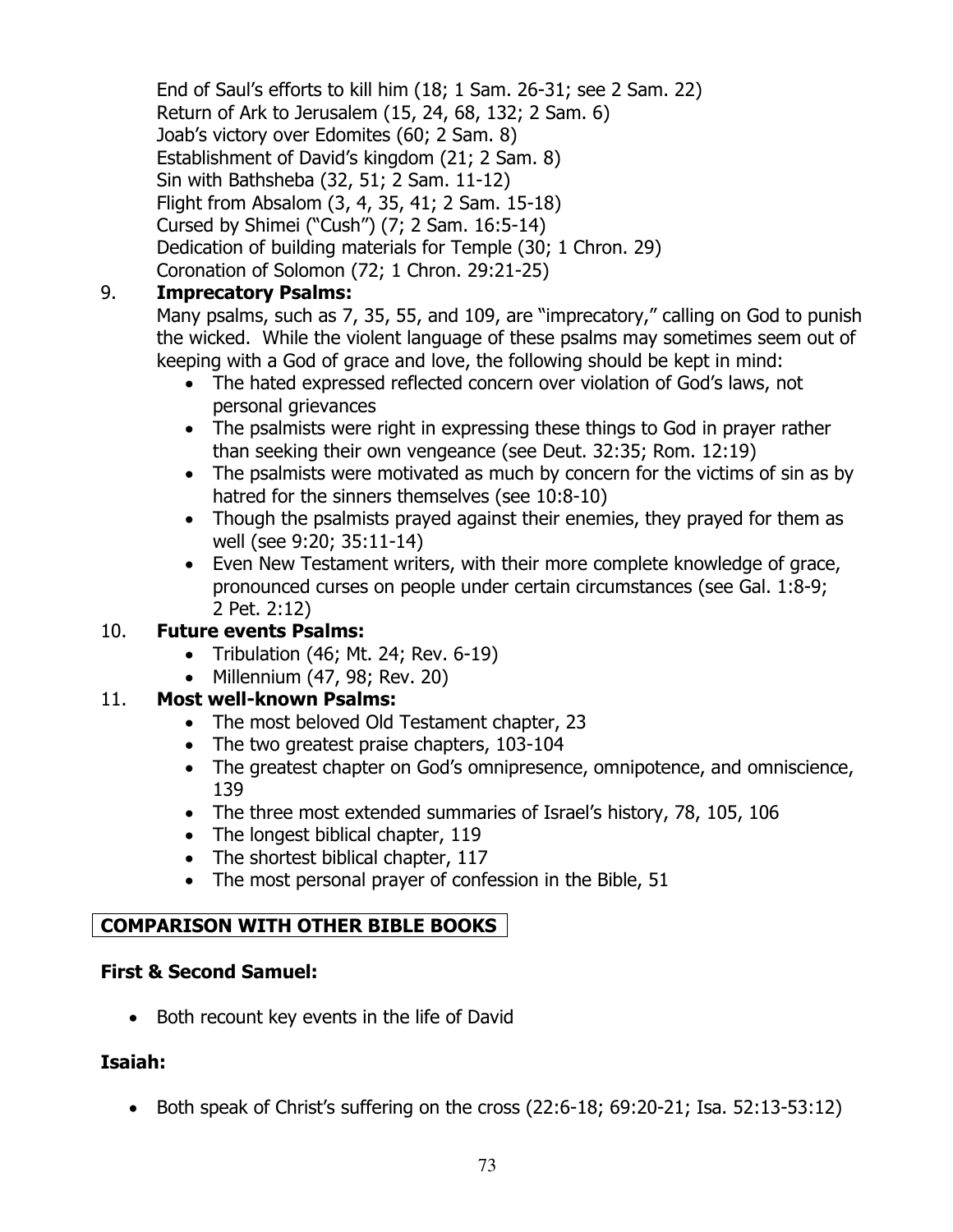- Both speak of the restoration of God's people through the Messiah (14:7; 53:6; Isa. 49:6)
- Both speak of Christ's judging the nations  $(2.8-9, 72, 96.13, 110.6,$  Isa. 2.4, 11.4; 41:1, 4).
- Both speak of Christ's eternal reign (18:50; 45:6; 102:26; Isa. 51:6-8; 60:20)

#### The Pentateuch:

See #2 under Unique Features

### TITLES FOR AND TYPES OF JESUS

- 1. The Anointed King (2:2, 6)
- 2. The Son of the Lord (2:7)
- 3. The Believer's Rock and Fortress, Deliverer, Strength, and Shield (18:2)
- 4. The God of Jacob (20:1)
- 5. The Suffering Savior (22:1-18)
- 6. The Good Shepherd (23)
- 7. The King of Glory (24)
- 8. The Forgiving God (32, 51)
- 9. The Obedient Servant (40:6-8)
- 10. The Betrayed Friend (41:9; 55:12-14)
- 11. God of the Eternal Kingdom (45:6)
- 12. The Lord of Hosts (46:7)
- 13. The God of Jacob (46:7; 59:5)
- 14. The Lord Most High (47:2)
- 15. God of Abraham (47:9)
- 16. The Mighty God (50:1)
- 17. The Self-Sufficient God (50:10-12)
- 18. A Compassionate Judge (68:5)
- 19. The Almighty (68:14)
- 20. Holy One of Israel (71:22)
- 21. God of the Aged (71:9, 18) Yes!
- 22. The Eternal God (72:17)
- 23. The Most High (77:10)
- 24. The All Forgiving God (78:38, 39)
- 25. Shepherd of Israel (80:1)
- 26. Lord God of Hosts (80:4)
- 27. The Lover of Jerusalem (87:2)
- 28. The Eternal God (90:1-2)
- 29. The Coming Judge (98:13)
- 30. The God of the Cherubim (99:1)
- 31. The God of All Nature (104)
- 32. The God of the Exodus (106, 107)
- 33. The Priest after the Order of Melchizedek (110:4)
- 34. The Only True God (115:1-8)
- 35. The Rejected Cornerstone (118:22)